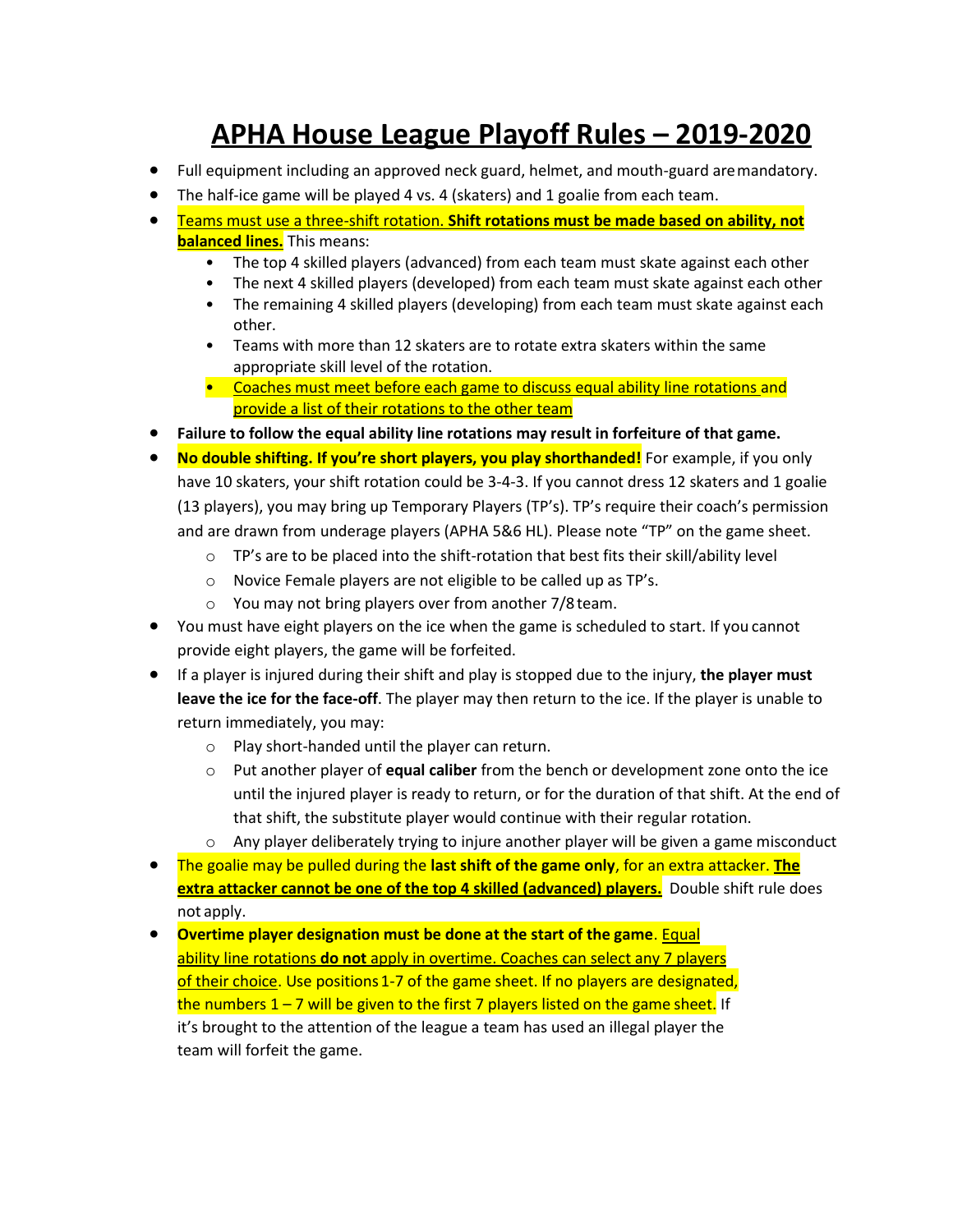- Sudden Death Overtime format is:
	- o 3 on 3 with a goalie for one minute
	- o 2 on 2 with a goalie for one minute
	- $\circ$  1 on 1 with a goalie for one minute
	- o 1 on 1 **without** a goalie until a goal is scored
- **Any penalty during overtime results in a penalty shot**
- Coaches are responsible for filling out all copies of the game sheet.
- Please have your team ready to go on the ice 15 minutes prior to gametime.
- CHA rules apply unless noted below.
- There are **no timeouts** allowed in the playoffs.
- Both coaches please email[: info@aphahockey.ca](mailto:info@aphahockey.ca) after your game with the scores.
- If the assigned referee does not show up, the home team shall supply a parent to referee the game. Immediately following the game, the home team shall email notification of this.
- Remember, our referees are learning too, treat them with respect, we need them to continue when your kids are older.

### **Hockey Winnipeg - Novice (7/8) Half-Ice Rules** (same as regular season)

These are basic rules regarding the format and structure for Novice half-ice games:

- Teams use their own bench for the duration of the half-ice game. Home team gets the bench in the game side of the rink.
- The half-ice game will be played 4 vs. 4 (skaters) and 1 goalie from each team
- Games are 2 x 24-minute periods (teams switch ends after 1st period)
- The visiting team defends the net on the centre red line in the 1st period
- Officials will draw a dot in the middle of the Game Zone for all face-offs
- Each team has 8 players in the Game Zone at all times (4 on the ice, 4 on the bench)
- The remaining players are in the Development Zone
- Shifts are 2 minutes, running time; continuous play within each shift
- Busser sounds once at the end of each 2-minute shift, however clock continues to run
- A face-off will take place at the start of every shift
- After 4 shift segments (8-minutes), clock is stopped and buzzer is sounded to signify player rotations
- Each team rotates new players into the Development Zone for the next segment
- There are NO icing or offside calls
- Score will be kept, however goals and assists will not be recorded
- Goalies may only be pulled in the last shift of any game
- Players and coaches shake hands after the game